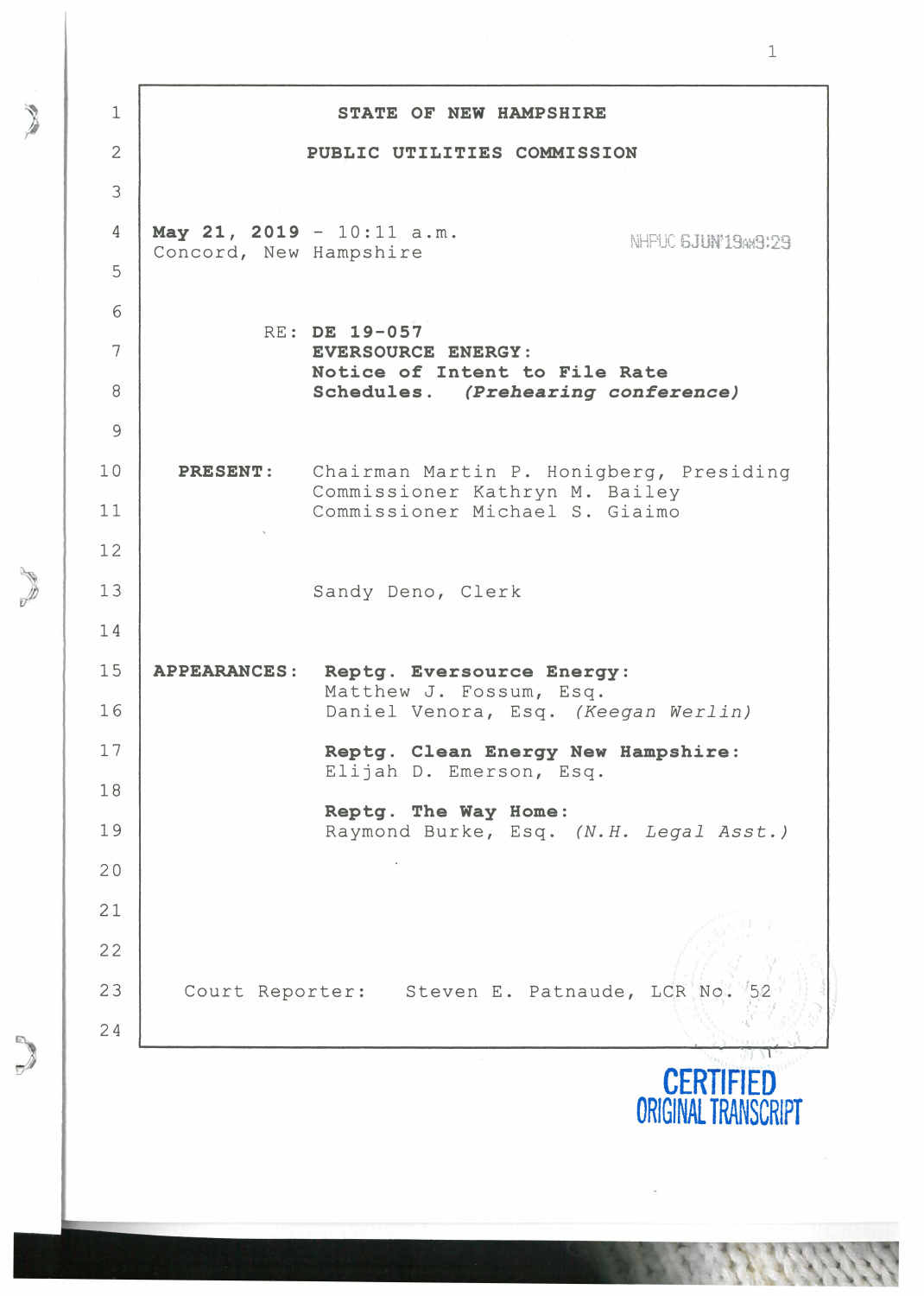| $\mathbf 1$    |              |                                                                             |
|----------------|--------------|-----------------------------------------------------------------------------|
| $\sqrt{2}$     |              | APPEARANCES: (C o n t i n u e d)                                            |
| $\mathfrak{Z}$ |              | Reptg. Residential Ratepayers:<br>D. Maurice Kreis, Esq., Consumer Adv.     |
| $\overline{4}$ |              | Brian D. Buckley, Esq.<br>James Brennan, Finance Director                   |
| 5              |              | Office of Consumer Advocate                                                 |
| 6              |              | Reptg. PUC Staff:<br>Suzanne G. Amidon, Esq.                                |
| 7              |              | Thomas Frantz, Dir./Electric Division<br>Richard Chagnon, Electric Division |
| 8              |              | Jay Dudley, Electric Division<br>Kurt Demmer, Electric Division             |
| $\mathcal{G}$  |              |                                                                             |
| 10             |              |                                                                             |
| 11             |              |                                                                             |
| 12             |              |                                                                             |
| 13             |              |                                                                             |
| 14             |              |                                                                             |
| 15             |              |                                                                             |
| 16             |              |                                                                             |
| 17             |              |                                                                             |
| 18             |              |                                                                             |
| 19             |              |                                                                             |
| 20             |              |                                                                             |
| 21             |              |                                                                             |
| 22             |              |                                                                             |
| 23             |              |                                                                             |
| 24             |              |                                                                             |
|                | $\left\{$ DE | 19-057} [Prehearing conference] {05-21-19}                                  |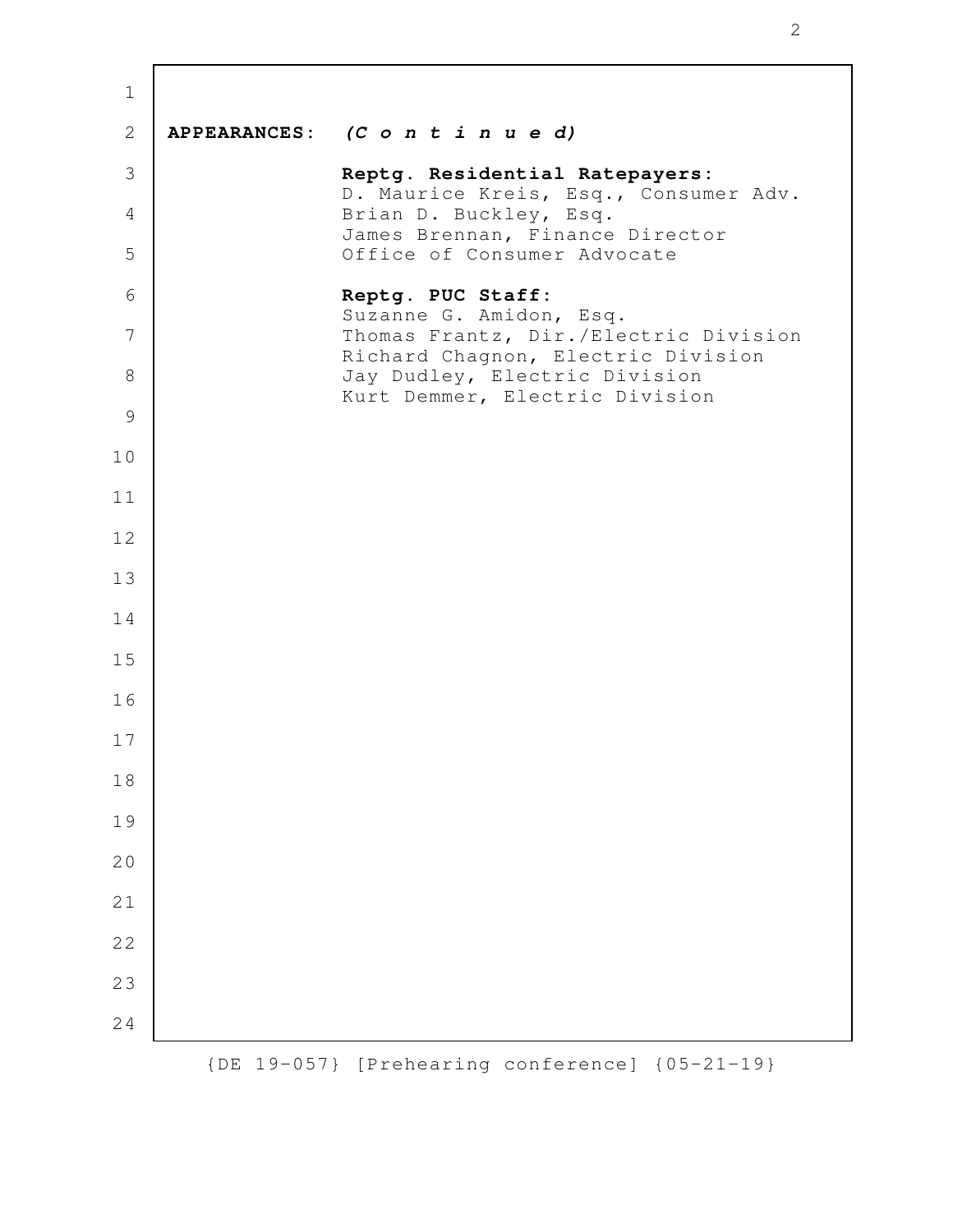| $\mathbf{2}$<br>I N D E X<br>3<br>PAGE NO.<br>5<br>$\sqrt{4}$<br>DISCUSSION RE: PETITIONS TO INTERVENE<br>5<br>6<br>STATEMENTS OF PRELIMINARY POSITION BY:<br>$\overline{7}$<br>6, 16<br>Mr. Fossum<br>8<br>10<br>Mr. Emerson<br>$\mathcal{G}$<br>10<br>Mr. Burke<br>10<br>12<br>Mr. Kreis<br>14<br>11<br>Ms. Amidon<br>12<br>13<br>QUESTIONS BY:<br>Chairman Honigberg 7, 9, 15<br>14<br>$\mathcal{G}$<br>15<br>Cmsr. Bailey<br>16 |  |
|-------------------------------------------------------------------------------------------------------------------------------------------------------------------------------------------------------------------------------------------------------------------------------------------------------------------------------------------------------------------------------------------------------------------------------------|--|
|                                                                                                                                                                                                                                                                                                                                                                                                                                     |  |
|                                                                                                                                                                                                                                                                                                                                                                                                                                     |  |
|                                                                                                                                                                                                                                                                                                                                                                                                                                     |  |
|                                                                                                                                                                                                                                                                                                                                                                                                                                     |  |
|                                                                                                                                                                                                                                                                                                                                                                                                                                     |  |
|                                                                                                                                                                                                                                                                                                                                                                                                                                     |  |
|                                                                                                                                                                                                                                                                                                                                                                                                                                     |  |
|                                                                                                                                                                                                                                                                                                                                                                                                                                     |  |
|                                                                                                                                                                                                                                                                                                                                                                                                                                     |  |
|                                                                                                                                                                                                                                                                                                                                                                                                                                     |  |
|                                                                                                                                                                                                                                                                                                                                                                                                                                     |  |
|                                                                                                                                                                                                                                                                                                                                                                                                                                     |  |
|                                                                                                                                                                                                                                                                                                                                                                                                                                     |  |
|                                                                                                                                                                                                                                                                                                                                                                                                                                     |  |
|                                                                                                                                                                                                                                                                                                                                                                                                                                     |  |
| 17                                                                                                                                                                                                                                                                                                                                                                                                                                  |  |
| 18                                                                                                                                                                                                                                                                                                                                                                                                                                  |  |
| 19                                                                                                                                                                                                                                                                                                                                                                                                                                  |  |
| 20                                                                                                                                                                                                                                                                                                                                                                                                                                  |  |
| 21                                                                                                                                                                                                                                                                                                                                                                                                                                  |  |
| 22                                                                                                                                                                                                                                                                                                                                                                                                                                  |  |
| 23                                                                                                                                                                                                                                                                                                                                                                                                                                  |  |
| 24                                                                                                                                                                                                                                                                                                                                                                                                                                  |  |

Г

{DE 19-057} [Prehearing conference] {05-21-19}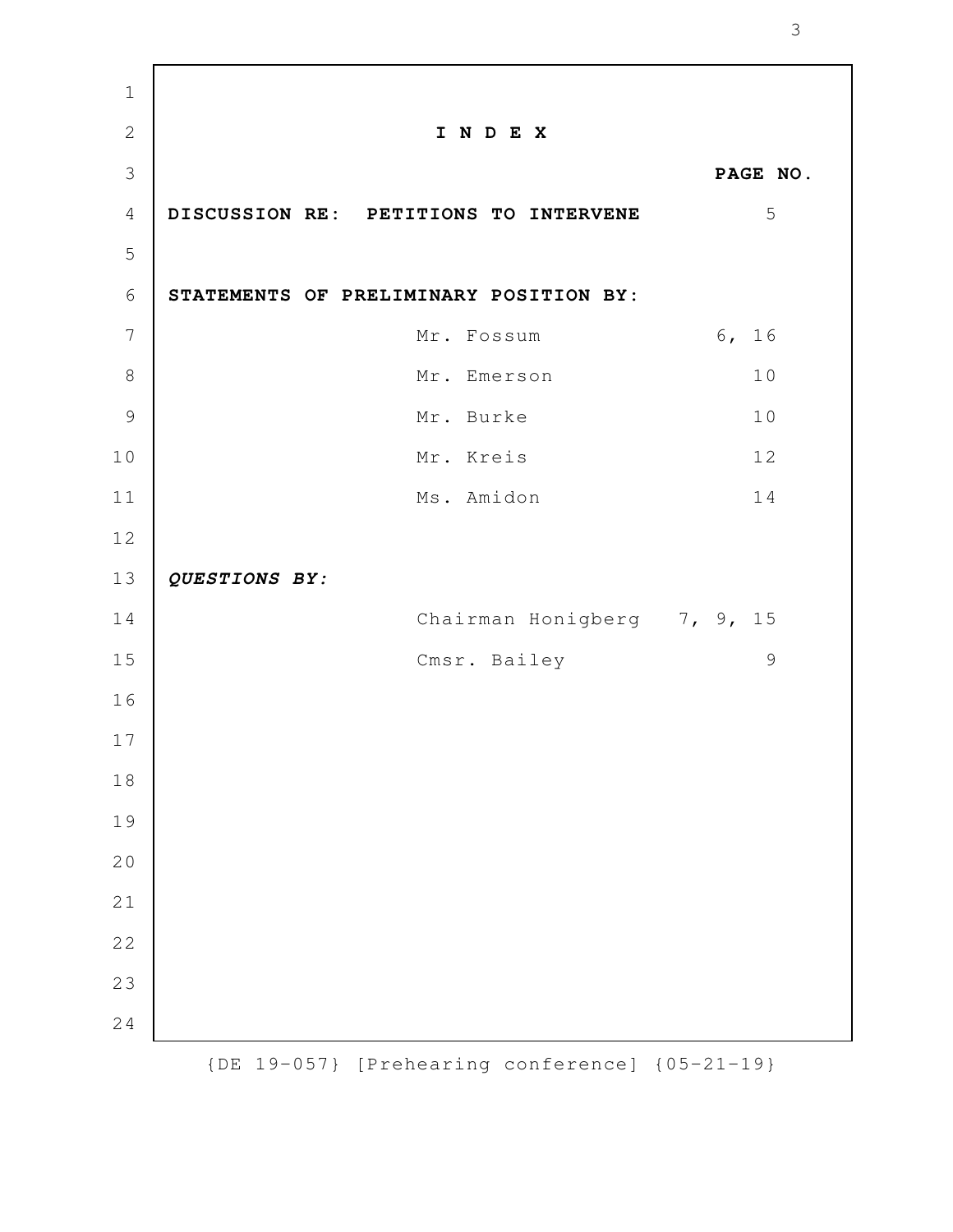| $\mathbf 1$    | PROCEEDING                                      |
|----------------|-------------------------------------------------|
| $\overline{2}$ | CHAIRMAN HONIGBERG: We are here this            |
| 3              | morning in Docket DE 19-057, which is a rate    |
| $\overline{4}$ | case for Public Service Company of New          |
| 5              | Hampshire, which it does business as Eversource |
| 6              | Energy. We have a prehearing conference, which  |
| 7              | will be followed by a technical session. I      |
| $8\,$          | don't think I'll say anything more.             |
| $\mathcal{G}$  | Before we do anything else, let's               |
| 10             | take appearances.                               |
| 11             | MR. FOSSUM: Good morning,                       |
| 12             | Commissioners. Matthew Fossum, here for Public  |
| 13             | Service Company of New Hampshire, doing         |
| 14             | business as Eversource Energy. With me this     |
| 15             | morning at the front table is Dan Venora, of    |
| 16             | the law firm Keegan Werlin, who is assisting    |
| 17             | the Company with this proceeding.               |
| 18             | Thank you.                                      |
| 19             | CHAIRMAN HONIGBERG: Who else needs              |
| 20             | to enter an appearance?                         |
| 21             | MR. EMERSON: Eli Emerson, on                    |
| 22             | behalf -- or, of Primmer, Piper, Eggleston &    |
| 23             | Cramer, on behalf of Clean Energy New           |
| 24             | Hampshire.                                      |

{DE 19-057} [Prehearing conference] {05-21-19}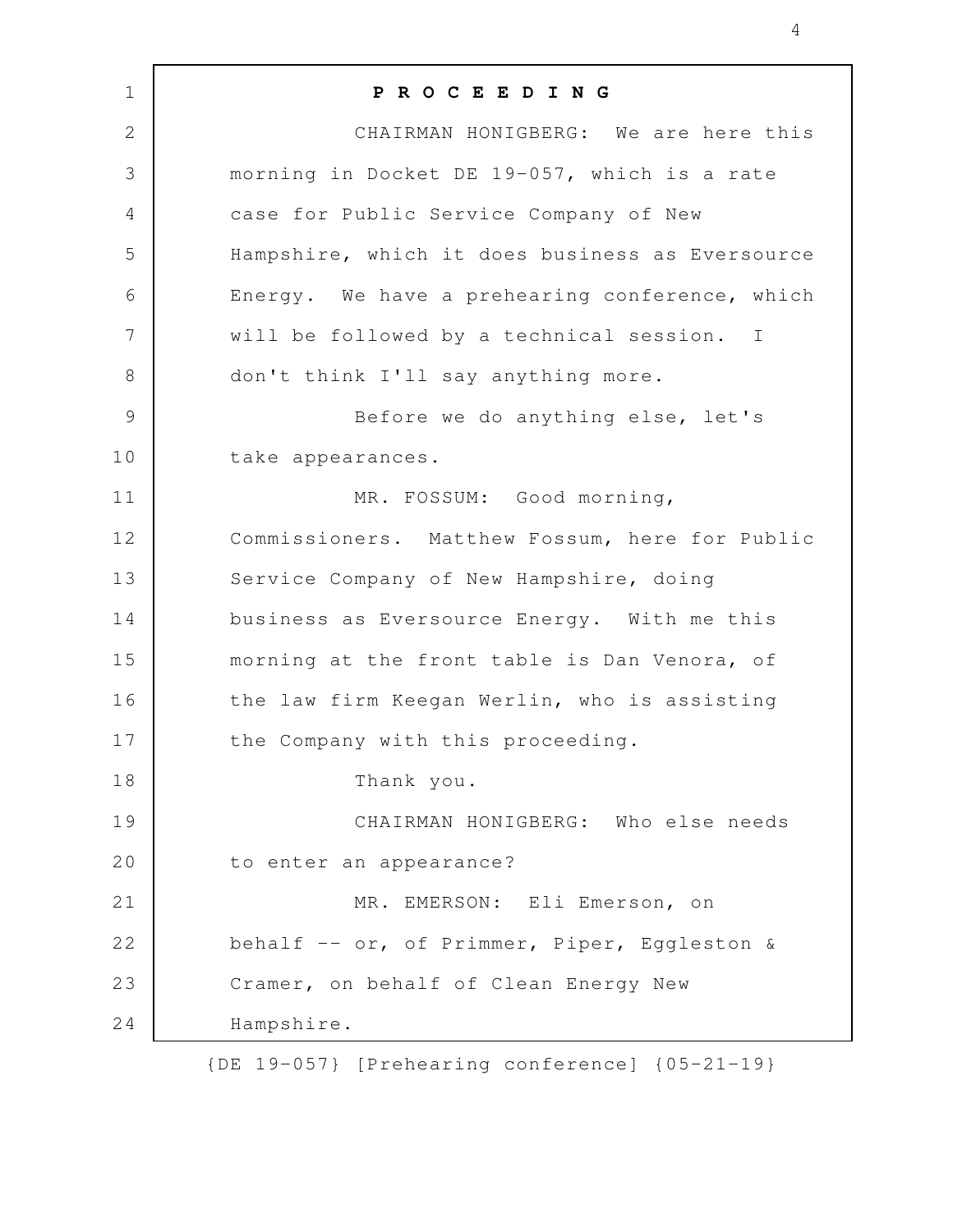MR. BURKE: Good morning, Commissioners. Raymond Burke, from New Hampshire Legal Assistance, here representing The Way Home. MR. KREIS: Good morning, Commissioners. I am D. Maurice Kreis, sometimes known as Don Kreis. I am the Consumer Advocate. I represent the interests of residential utility customers pursuant to RSA 328 -- excuse me -- 365:28. MS. AMIDON: Good morning, Suzanne Amidon, for Commission Staff. CHAIRMAN HONIGBERG: All right. We have two petitions to intervene, both of them have entered appearances. Any position on the interventions, Mr. Fossum? MR. FOSSUM: We have no position. CHAIRMAN HONIGBERG: Okay. Anybody else? Mr. Kreis? Ms. Amidon? MR. KREIS: We love these intervenors and think that you should admit them into the case. CHAIRMAN HONIGBERG: Don't know that's the standard, but -- {DE 19-057} [Prehearing conference] {05-21-19} 1 2 3 4 5 6 7 8 9 10 11 12 13 14 15 16 17 18 19 20 21 22 23 24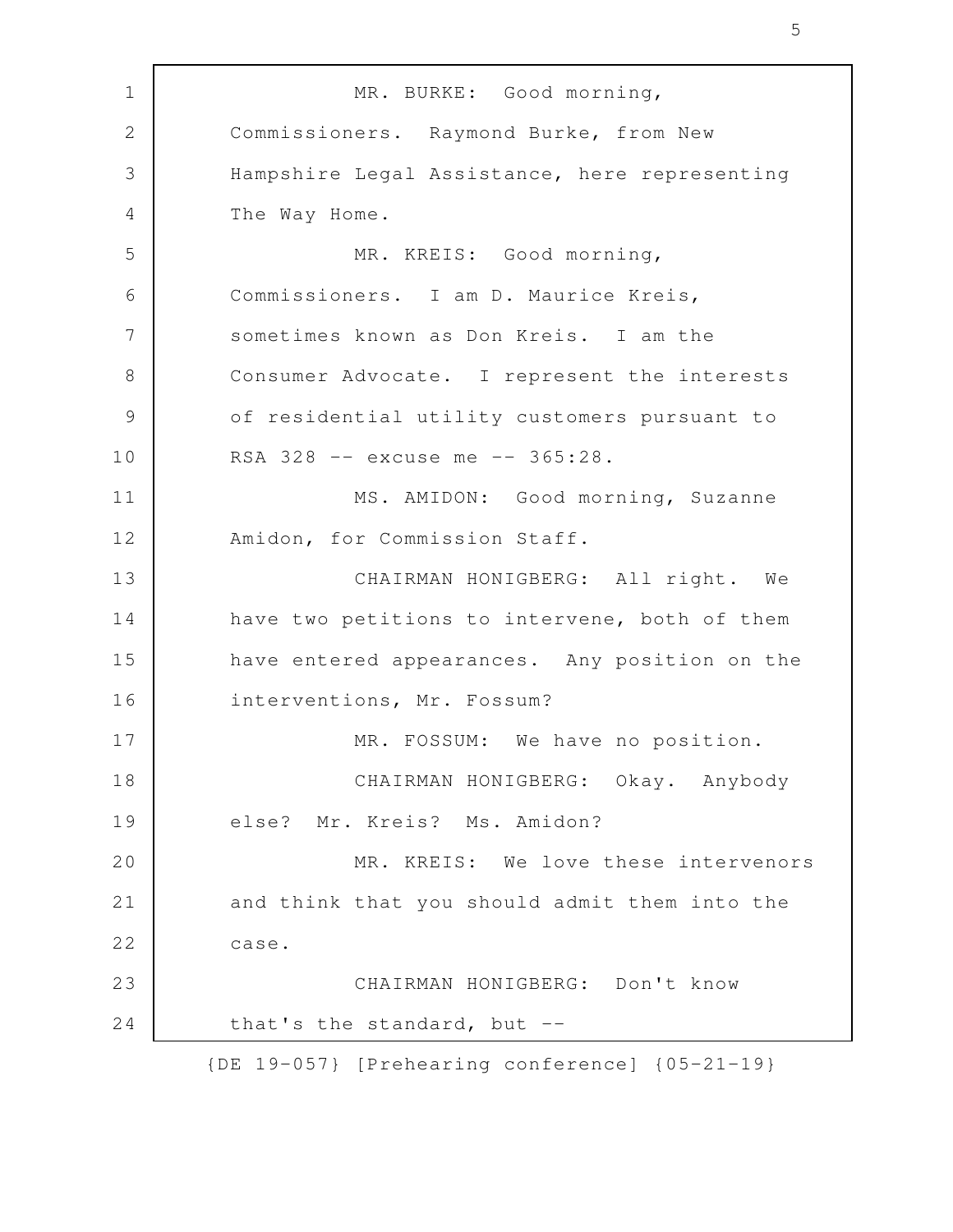| $\mathbf 1$   | [Laughter.]                                    |
|---------------|------------------------------------------------|
| $\mathbf{2}$  | MS. AMIDON: And Staff has no                   |
| 3             | objections to the motions to intervene.        |
| 4             | CHAIRMAN HONIGBERG: All right.                 |
| 5             | We'll grant both petitions to intervene.       |
| 6             | The primary piece of business for the          |
| 7             | prehearing conference for us is to hear the    |
| $\,8\,$       | preliminary positions of the parties. Is there |
| $\mathcal{G}$ | anything we need to deal with before we do     |
| 10            | that?                                          |
| 11            | [No verbal response.]                          |
| 12            | CHAIRMAN HONIGBERG: All right.                 |
| 13            | Mr. Fossum, why don't you start us off.        |
| 14            | MR. FOSSUM: Thank you. And good                |
| 15            | morning. We're here this morning to offer our  |
| 16            | initial position on the Company's temporary    |
| 17            | rate request as we begin this rate filing.     |
| 18            | In general, the position of PSNH --            |
| 19            | and I will clarify this very quickly.<br>The   |
| 20            | filing does refer to the Company as "PSNH",    |
| 21            | rather than "Eversource". The underlying       |
| 22            | reason for that is there are various layers of |
| 23            | the Eversource organization involved in this   |
| 24            | filing. PSNH, at the operating company level,  |
|               | {DE 19-057} [Prehearing conference] {05-21-19} |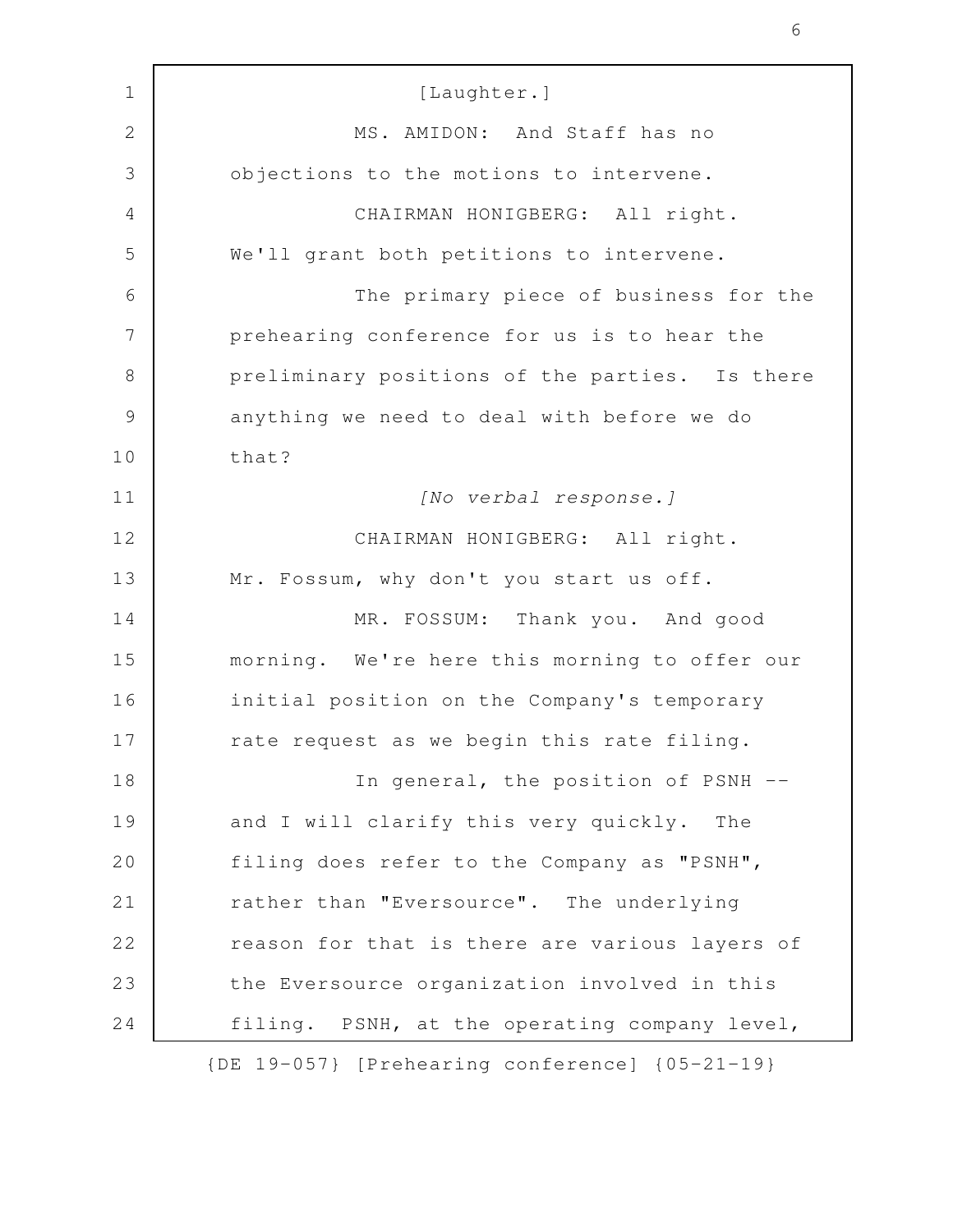| $\mathbf 1$    | a number of employees at the service company       |
|----------------|----------------------------------------------------|
| $\mathbf{2}$   | level, and some issues relative to the parent      |
| 3              | company, we believed it was easier to use          |
| $\overline{4}$ | "PSNH". So, just wanted to get that out there      |
| 5              | for clarity.                                       |
| 6              | CHAIRMAN HONIGBERG: Well, from a                   |
| 7              | legal perspective, the corporation's name that     |
| $8\,$          | is the utility in New Hampshire is "Public         |
| $\mathcal{G}$  | Service Company of New Hampshire d/b/a", right?    |
| 10             | MR. FOSSUM: Correct. That is                       |
| 11             | correct. Nothing has changed about that. I         |
| 12             | just wanted to note that the designation we are    |
| 13             | using in this Company -- or, in this filing is     |
| 14             | that, when referring to the operating              |
| 15             | distribution company, we will be using "PSNH",     |
| 16             | rather than "Eversource".                          |
| 17             | So, with that little bit out of the                |
| 18             | way, our general position is as set out in our     |
| 19             | filing. But I'll just highlight a couple of        |
| 20             | things.                                            |
| 21             | The current deficiency that we're                  |
| 22             | looking to address through this case is driven     |
| 23             | in large part by the substantial investments in    |
| 24             | the system that the Company has made over the      |
|                | $[DE 19-057]$ [Prehearing conference] ${05-21-19}$ |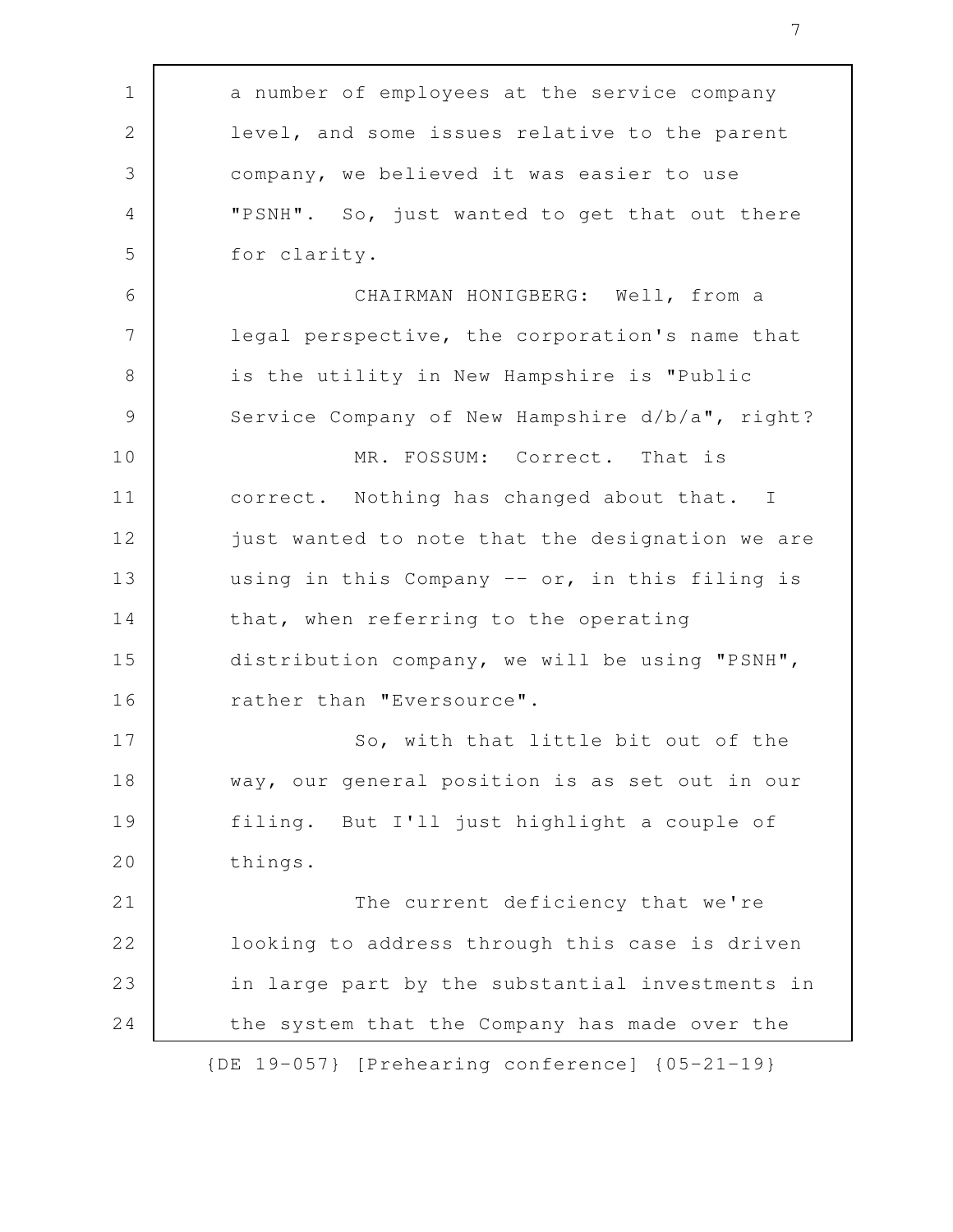last ten years since our prior case. In addressing our temporary rate request, we've made some straightforward adjustments to allow the Company a reasonable opportunity to earn a reasonable return while the full permanent request is pending. As has been described in our filing, those adjustments were to address the operating deficiency; to deal with the reclassification of vegetation management costs coming out of Docket DE 18-177, in Order 26,206 last year; and to begin addressing a significant under recovery of storm costs. All of those items are offset to a degree by an adjustment to the tax savings as was contemplated in Docket DE 18-049, in Order 26,177. We believe this temporary request is reasonable, reflects some basic changes, and should be approved as leading to just and reasonable rates. That said, we look forward to working with the other parties. We hope to reach a good resolution on temporary rates, so that we {DE 19-057} [Prehearing conference] {05-21-19} 1 2 3 4 5 6 7 8 9 10 11 12 13 14 15 16 17 18 19 20 21 22 23 24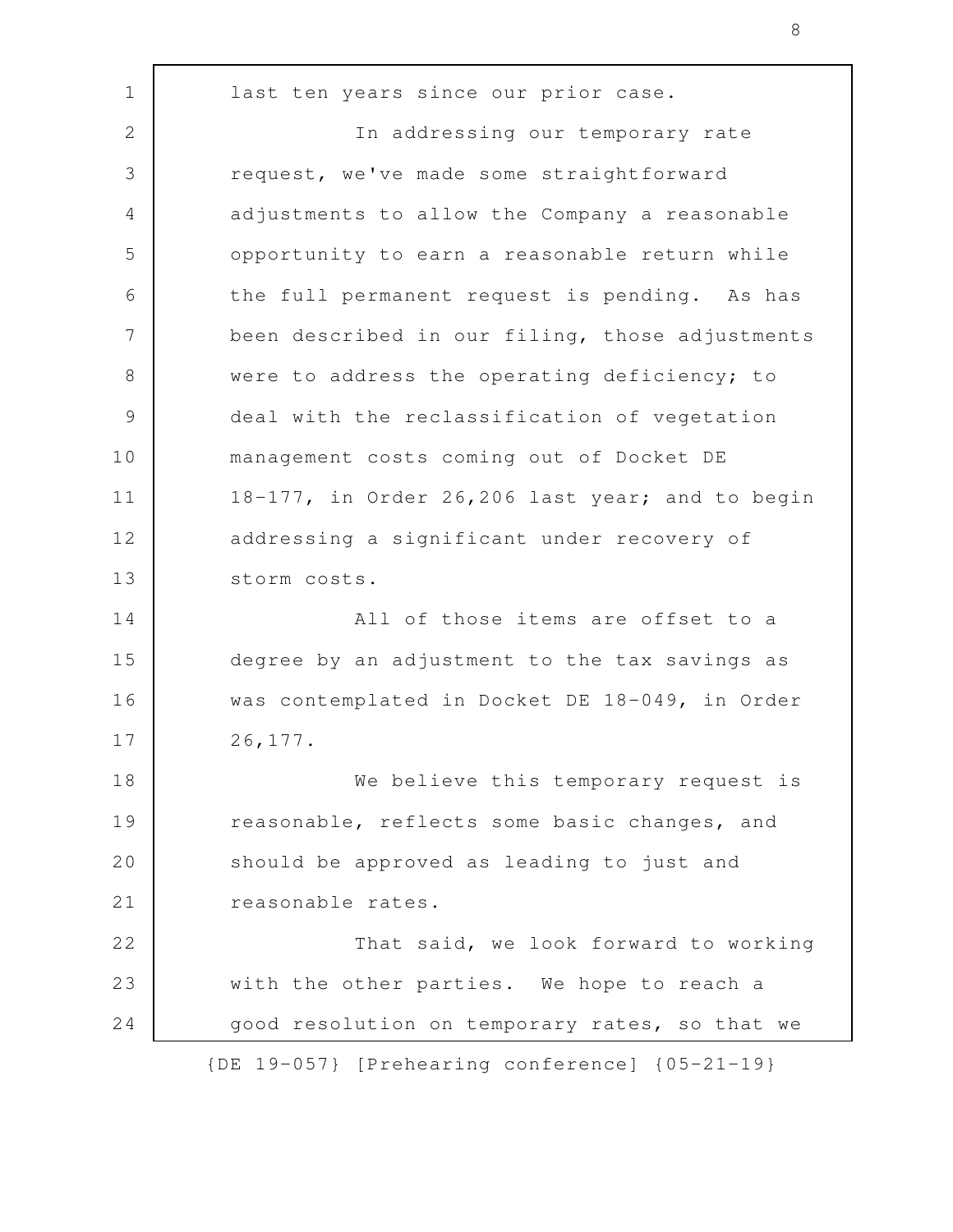may all move on to looking at the real issues in depth that will be part of the permanent filing to be submitted next week. Thank you. CHAIRMAN HONIGBERG: Do you expect that we'll be having another prehearing conference when the permanent rate filing is made? MR. FOSSUM: I anticipate we will, yes. CHAIRMAN HONIGBERG: Okay. CMSR. BAILEY: Mr. Fossum, you're requesting \$33 million in temporary rates, correct? MR. FOSSUM: Correct. CMSR. BAILEY: And the permanent rate increase is about 70 million? MR. FOSSUM: Also correct. CMSR. BAILEY: And you said that the \$33 million in temporary rates has been offset by the tax savings. How much were the tax savings that are included in that? CHAIRMAN HONIGBERG: It's about \$12 million in tax savings. So, there's a chart, I {DE 19-057} [Prehearing conference] {05-21-19} 1 2 3 4 5 6 7 8 9 10 11 12 13 14 15 16 17 18 19 20 21 22 23 24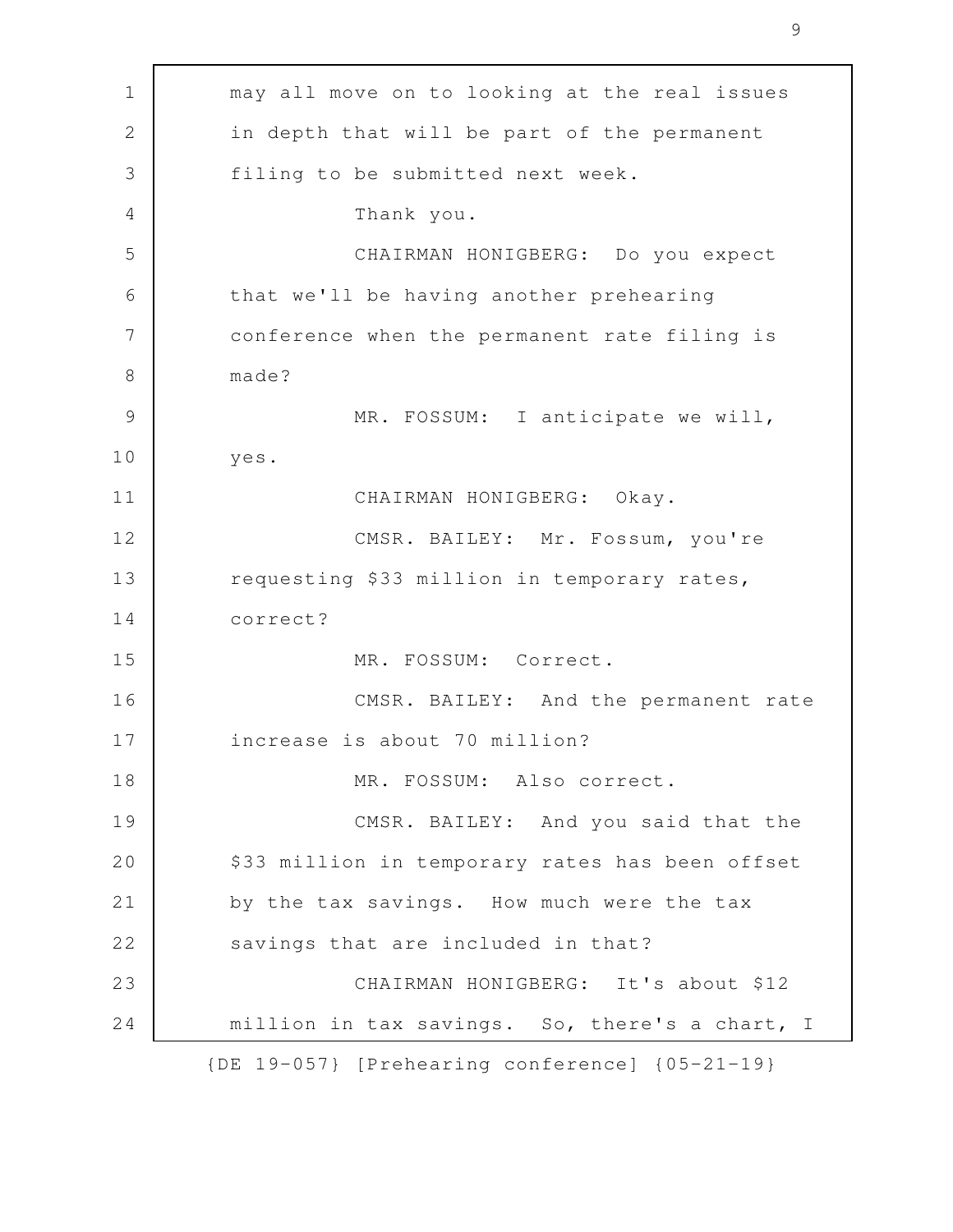believe, in Mr. Quinlan's testimony. There is also a chart in the testimony of Mr. Chung and Mr. Dixon that shows the breakdown of the revenue deficiency, the storm costs, the vegetation management costs, and the approximately \$12 million in tax savings that all added up equal approximately \$33 million that we're requesting. CMSR. BAILEY: So, you're asking for 45 out of the 70 million? MR. FOSSUM: Well, it all depends on -- I guess it depends on how you're doing the math. I guess, if we removed, and I'm probably going to get kicked from the revenue requirement side, but if we removed the tax issue entirely, then, yes, we would rise by \$12 million. The total request on both sides would rise. CMSR. BAILEY: Okay. Thank you. CHAIRMAN HONIGBERG: Mr. Emerson. MR. EMERSON: CENH does not take a position at this point. CHAIRMAN HONIGBERG: Mr. Burke. MR. BURKE: Thank you, Mr. Chairman {DE 19-057} [Prehearing conference] {05-21-19} 1 2 3 4 5 6 7 8 9 10 11 12 13 14 15 16 17 18 19 20 21 22 23 24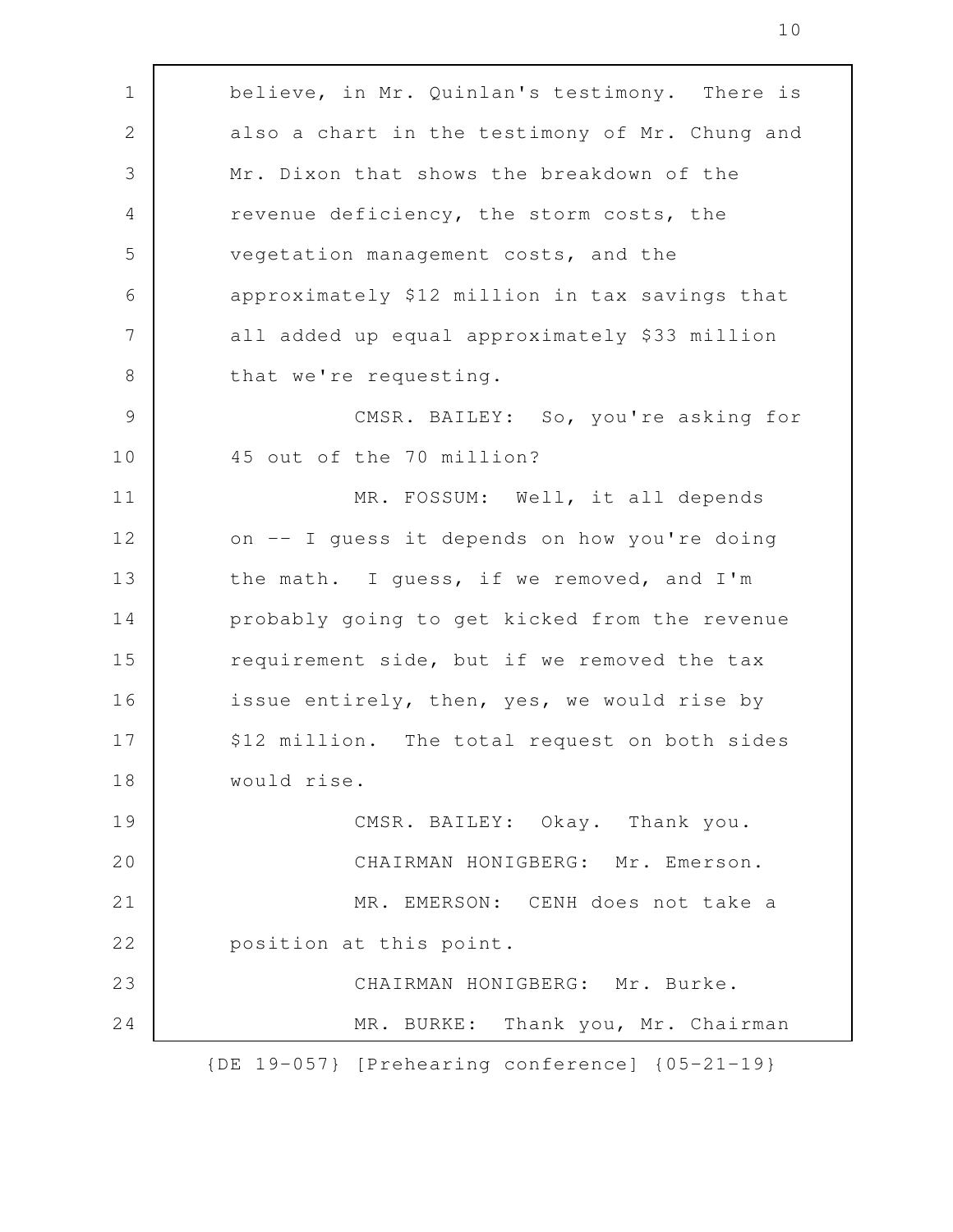and Commissioners.

1

The Way Home just wanted to take a brief opportunity to highlight something that it mentioned in its petition to intervene. And that's that it petitioned to get involved in this docket because it's concerned about the impact that increases to temporary rates will have on the low income clients that it serves. As the Company noted in its testimony, low-use residential customers will experience a higher percentage rate increase under the Company's proposal for temporary rate adjustments than non -- than higher-use customers. And The Way Home is concerned about this, because low income customers tend to use less energy than non-low income customers. And it will be much more difficult for those low income customers to absorb any increases, because these are households that already struggle to afford their utility bills under the current rates. And the high energy burden that low income customers face can result in families having to make difficult choices, between paying their utility bills and affording other basic 2 3 4 5 6 7 8 9 10 11 12 13 14 15 16 17 18 19 20 21 22 23 24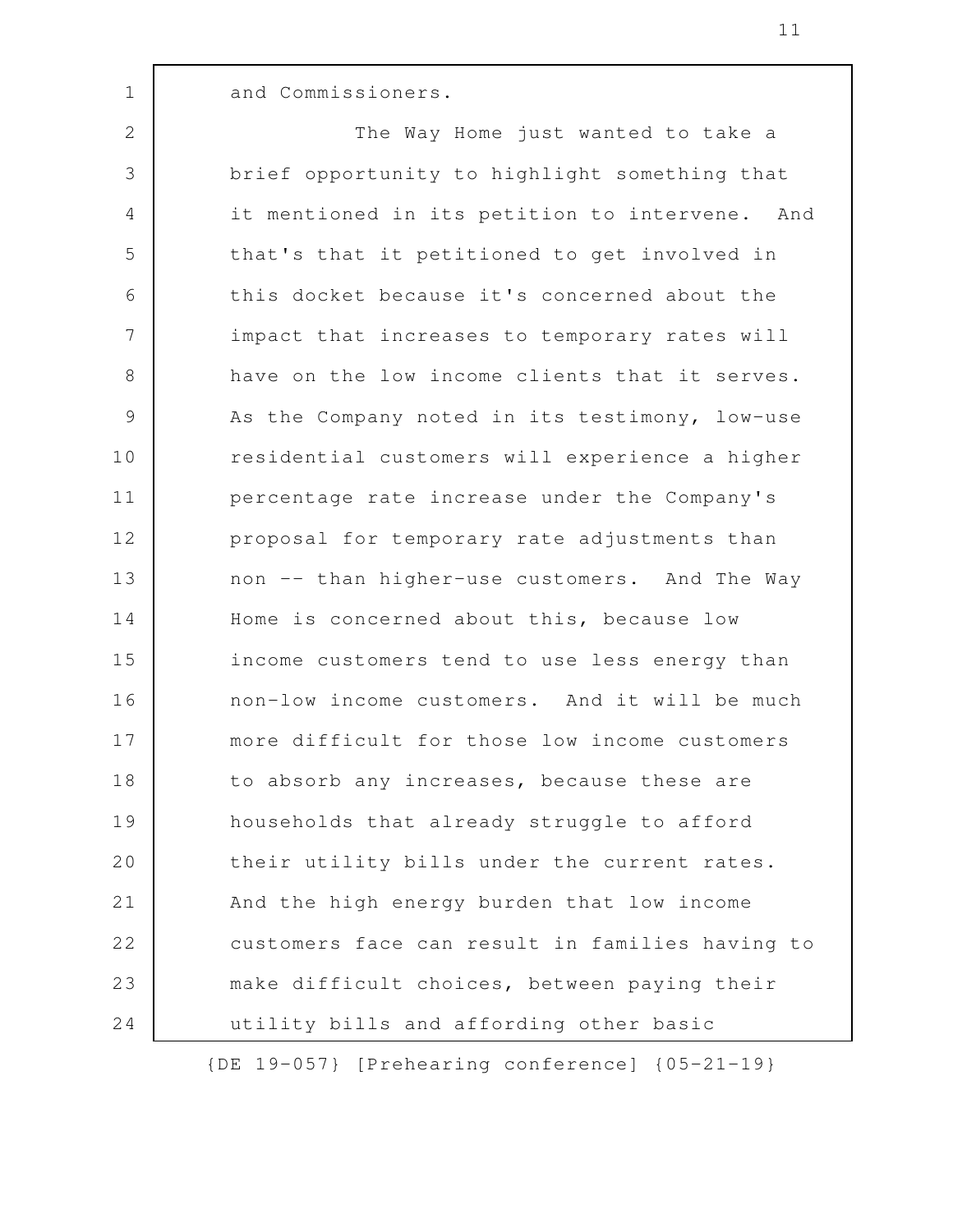necessities. The Way Home, our client, also raised some concerns, highlighted some concerns briefly in its petition that I won't get into here, but that it anticipates will be further explored after the -- once the Company files its petition for permanent rates. Thank you. CHAIRMAN HONIGBERG: Mr. Kreis. MR. KREIS: Thank you, Mr. Chairman. The statute that governs the filing of rate cases with the Commission contemplates that utilities will file a request for a permanent rate increase, and accompany that request with a request for temporary rate relief. The purpose of which is to basically smooth the rate path and avoid excessive reconciliations back to the date of the initial filing of the rate case, when the rate case is finally concluded, often a full year later. Eversource or Public Service Company of New Hampshire d/b/a Eversource has chosen not to handle it that way. They have not filed their full permanent rate request yet. I've 1 2 3 4 5 6 7 8 9 10 11 12 13 14 15 16 17 18 19 20 21 22 23 24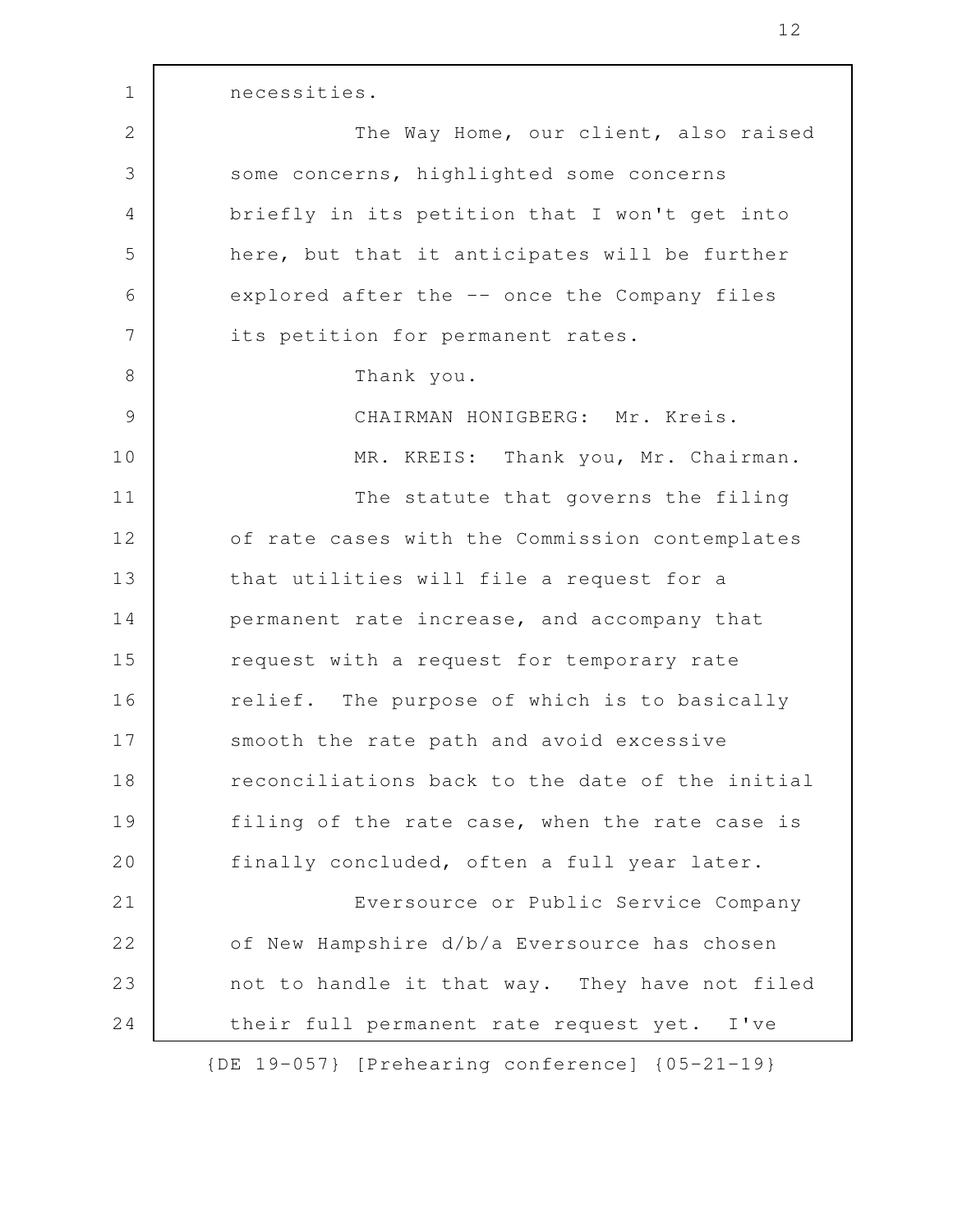| $\mathbf 1$   | looked into the legality of that, and concluded |
|---------------|-------------------------------------------------|
| $\mathbf{2}$  | that it is perfectly legal for Eversource to    |
| 3             | handle it that way. But that does contemplate   |
| 4             | the review of the Company's rate request in a   |
| 5             | way that I don't think is terribly helpful from |
| 6             | anybody's standpoint, particularly that of      |
| 7             | residential utility customers.                  |
| $8\,$         | That said, in our opinion, the                  |
| $\mathcal{G}$ | request for temporary rates is excessive. It    |
| 10            | is not appropriate to include in temporary      |
| 11            | rates the Company's positions with respect to   |
| 12            | the Major Storm Cost Reserve and the            |
| 13            | reclassification of vegetation management from  |
| 14            | capital to O&M. Those are issues for            |
| 15            | resolution in the full rate case.               |
| 16            | I do believe that the Company should            |
| 17            | honor the commitment that the Commission        |
| 18            | enshrined in a previous order, that customers   |
| 19            | receive the full benefit of the Tax Reform Act  |
| 20            | with respect to rates that are effective on     |
| 21            | July 1st of this year.                          |
| 22            | And we would be willing to agree to             |
| 23            | the per book revenue deficiency that the        |
| 24            | Company has alleged is necessary in order to    |
|               | {DE 19-057} [Prehearing conference] {05-21-19}  |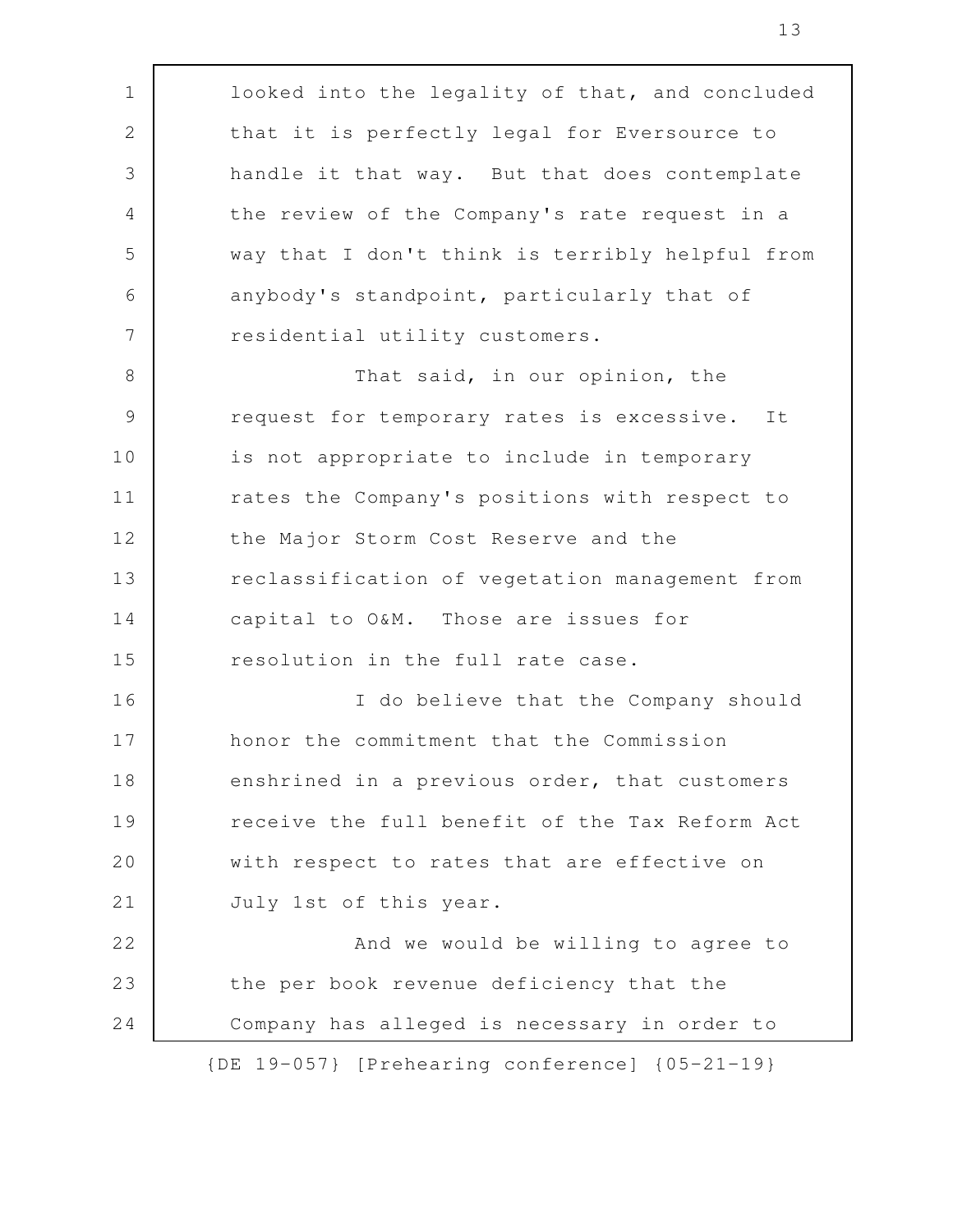get them back up to their previously approved weighted average cost of capital of 7.08 percent. But I do not believe that the Commission should go any further than that at the temporary rate stage, particularly without anybody having the benefit of the full rate case filing at present. CHAIRMAN HONIGBERG: Thank you, Mr. Kreis. Ms. Amidon. MS. AMIDON: Thank you. Staff has already commenced discovery on this, and we've issued our second set of discovery requests yesterday. Having said that, we understand and share some of the concerns that were expressed by the Consumer Advocate. Particularly, we're concerned that the proposal to recover the entirety of the deficit in Storm Fund over a five-year period through something similar to the Storm Adjustment Recovery Factor is not an appropriate use of the Storm Recovery Adjustment Factor, which was intended to recover the costs of infrequent storms of unusual magnitude. 1 2 3 4 5 6 7 8 9 10 11 12 13 14 15 16 17 18 19 20 21 22 23 24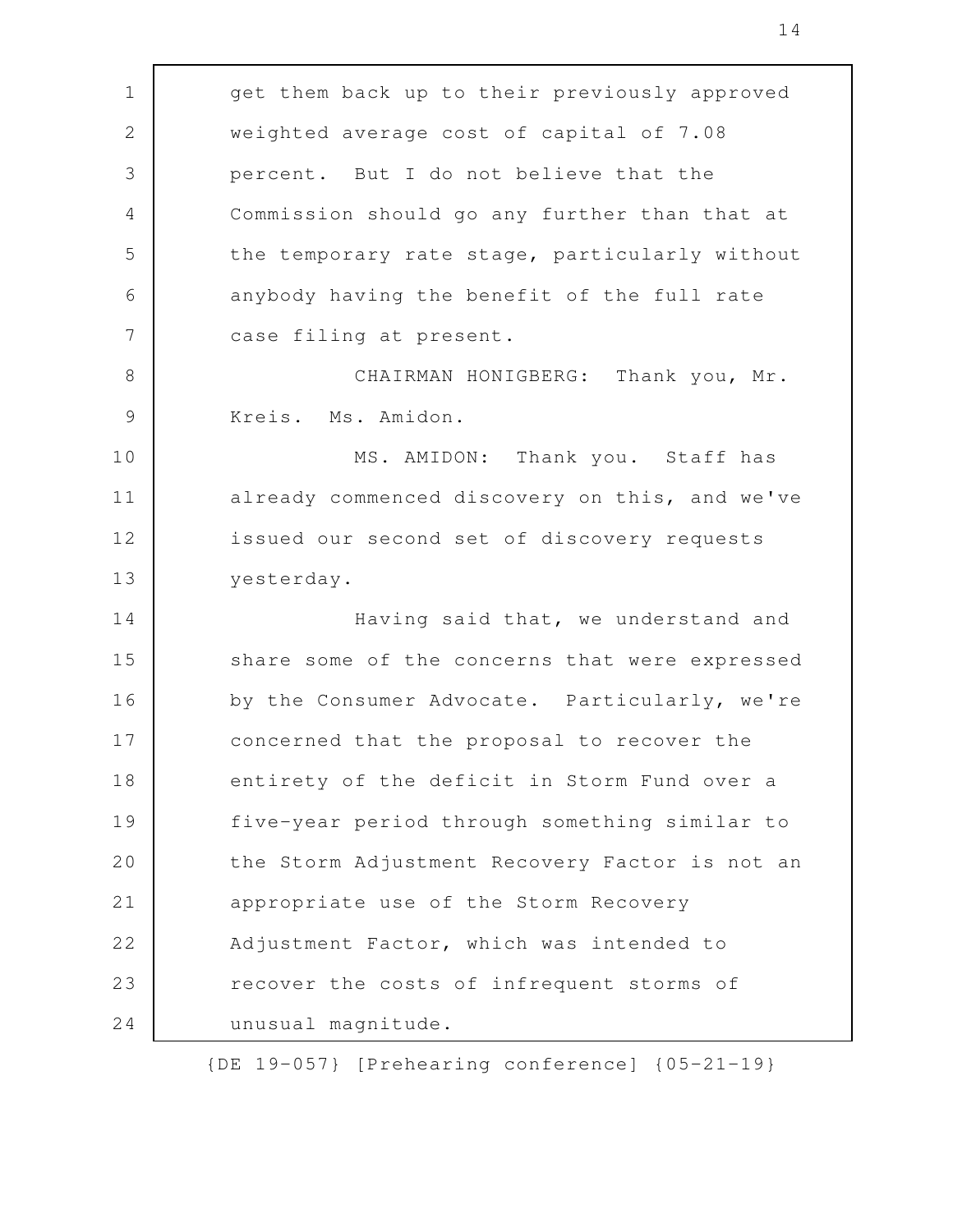We continue our review. We haven't gotten -- we hope to discuss the first set of discovery in the technical session that follows this. We have a proposal on how to schedule discovery, tech session, settlement, and the filing of the settlement agreement in this docket, and hope that we can reach a settlement with the Company. But, as it stands, we still -- our investigation has just begun. CHAIRMAN HONIGBERG: Any sense, understanding that there are issues that are contested, of your timeline, what you expect it will take to get to a resolution of the temporary rates issues? MS. AMIDON: I believe that the Company is acting in good faith and will be reasonable. We have a proposed settlement discussion on June 5th. And I expect by that point we'll have, the Staff at least, and hopefully the OCA and the other parties who received discovery responses, will have adequate information to determine how a settlement should be proposed. And I believe the Company, as I said, would be interested in 1 2 3 4 5 6 7 8 9 10 11 12 13 14 15 16 17 18 19 20 21 22 23 24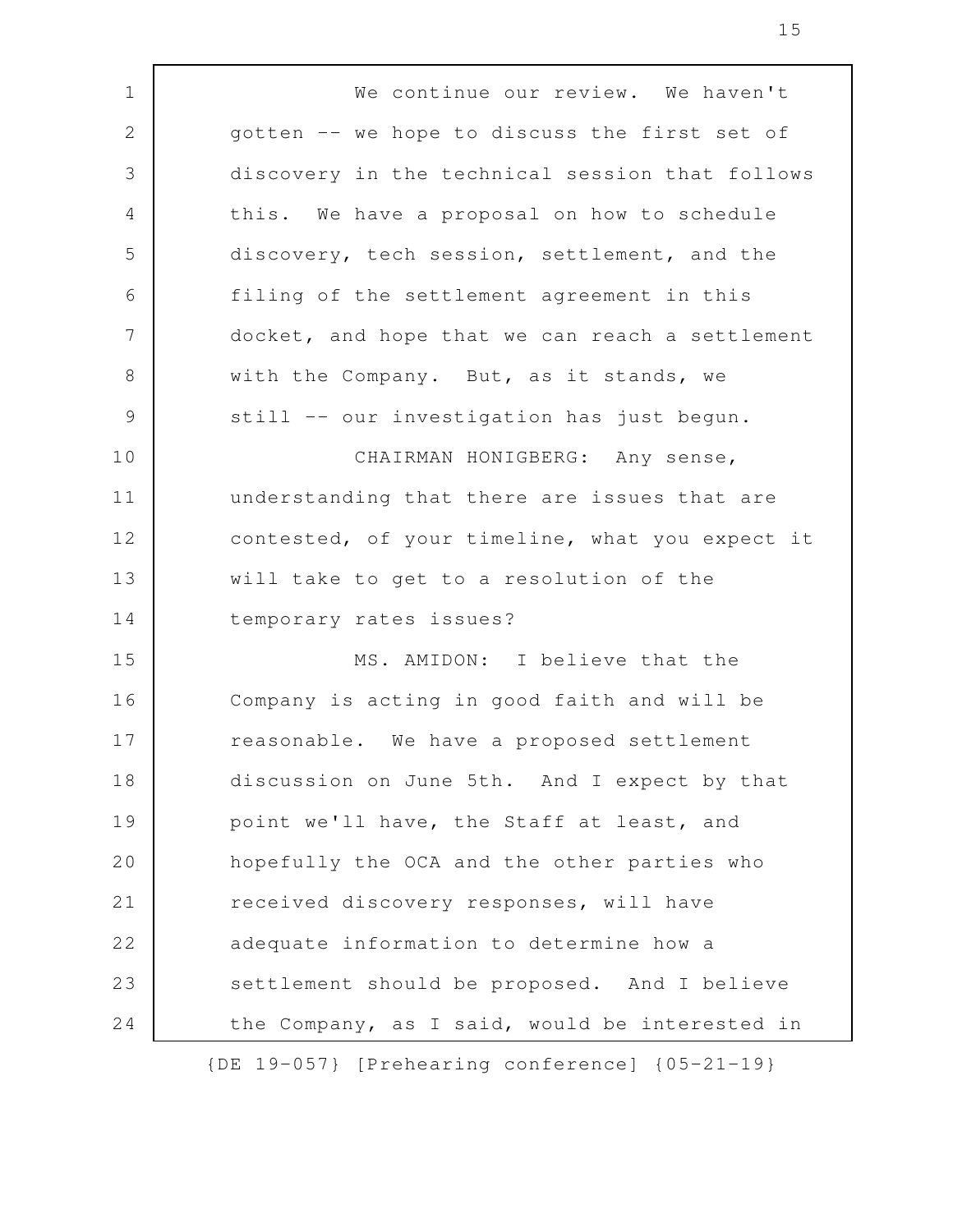resolving it at the temporary rate level with a settlement. And that, if Mr. Fossum would like to speak for the Company, I certainly would defer to him. Thank you. CHAIRMAN HONIGBERG: Mr. Fossum. MR. FOSSUM: Well, I guess, since I've been invited. Yes. I mean, the Company would be certainly interested in and is interested in settling and, you know, reaching a reasonable settlement on temporary rates. I don't think it serves anyone's best interest to make temporary rates contested. There's going to be plenty else to talk about in the case. So, yes. If we can reach a resolution, we agree that would be the best outcome. CHAIRMAN HONIGBERG: Anything else anyone needs to share with us? [No verbal response.] CHAIRMAN HONIGBERG: All right. Then, we will adjourn the prehearing conference {DE 19-057} [Prehearing conference] {05-21-19} 1 2 3 4 5 6 7 8 9 10 11 12 13 14 15 16 17 18 19 20 21 22 23 24